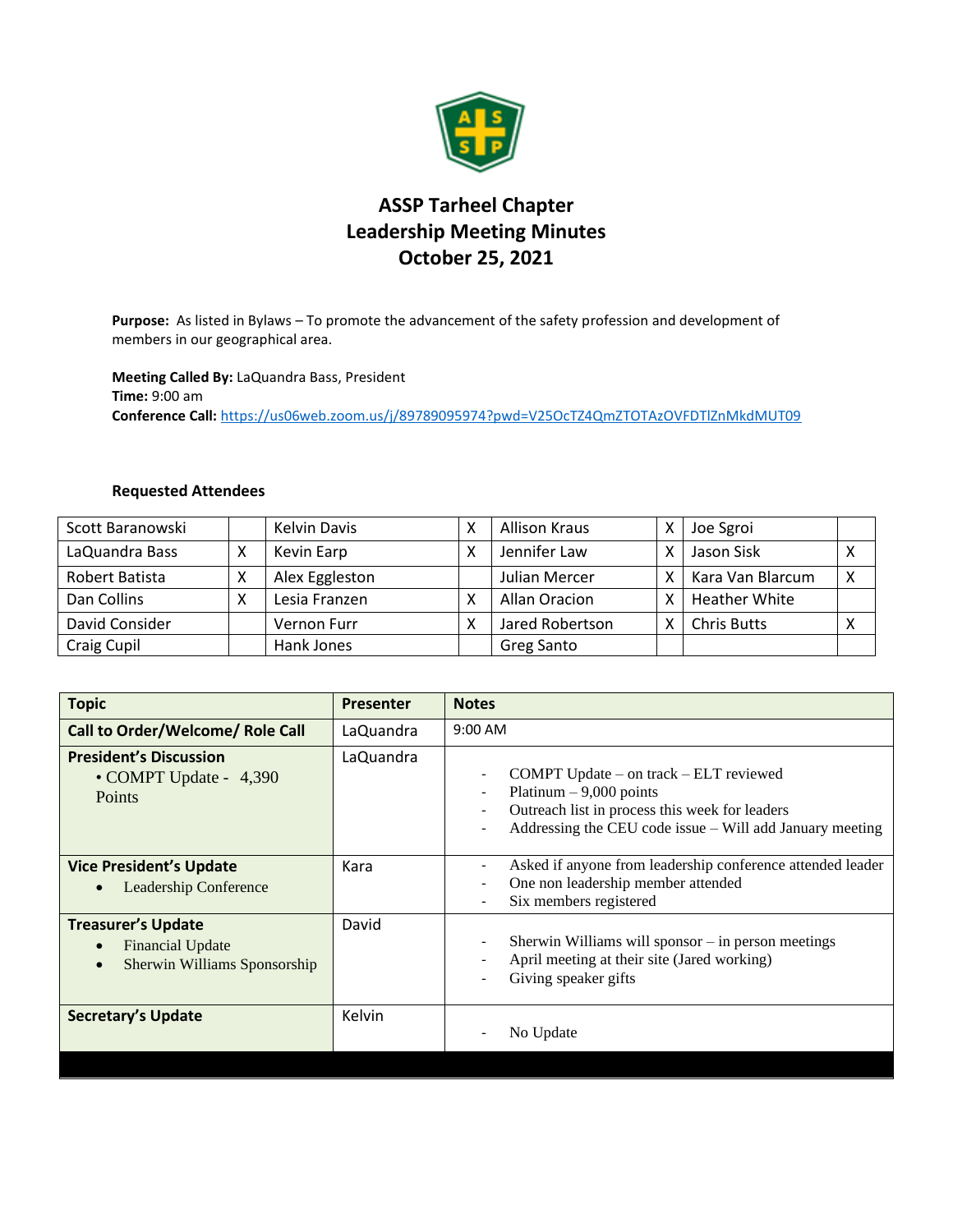

| <b>Program Chair</b><br>Monthly chapter meeting<br>update                                                                                                                                                            | Jared               | November meeting – Electrical topic – Jared to introduce                                                                                                                                                                                   |
|----------------------------------------------------------------------------------------------------------------------------------------------------------------------------------------------------------------------|---------------------|--------------------------------------------------------------------------------------------------------------------------------------------------------------------------------------------------------------------------------------------|
| <b>Chapter Communications/ Public</b><br><b>Relations</b><br>Distribute meeting notices 3-4<br>$\bullet$<br>weeks prior to the meeting<br>date                                                                       | Alex, Allan         | Drena will assist on committee but not participate on<br>monthly leadership meeting call                                                                                                                                                   |
| <b>WISE</b><br>Host at least two WISE event<br>$\bullet$<br>(webinar, social gathering, book<br>club)                                                                                                                | Jennifer &<br>Lesia | Had a call to plan for safety culture EPA/OSHA<br>Developing a safety plan for businesses – hope to schedule<br>a speaker speak to the topic of Fire Protection (Leisa to<br>connect with Chris Butts)<br>Work with Jared on meeting venue |
| <b>BISE</b><br>Host at least one BISE event<br>$\bullet$<br>(webinar, social gathering)                                                                                                                              | Craig               | Upcoming BISE sponsored webinar – noted on website<br>Public and Healthcare practice specialty<br>October 28th 1 Pm CST<br>CEUs available (.1)                                                                                             |
| <b>Emerging Professionals</b><br>Schedule one chapter meeting<br>$\bullet$<br>at UNCC with content relevant<br>to emerging professionals<br>Host at least one EP event<br>$\bullet$<br>(webinar, social gathering)   | Vacant              | No Update                                                                                                                                                                                                                                  |
| <b>HSP</b><br>Host at least one HSP event<br>(webinar, social gathering)                                                                                                                                             | Robert              | No Update                                                                                                                                                                                                                                  |
| <b>Social Media</b><br>Use social media to connect<br>$\bullet$<br>with members- discussion<br>topics, polls<br>Post job opportunities<br>Post member achievements                                                   | Vernon              | LaQuandra troubleshooting the meeting announcement link<br>Send job opportunities to Vernon to add to social media<br>platforms                                                                                                            |
| <b>Foundation Liaison</b><br>Updates<br>$\bullet$                                                                                                                                                                    | Scott               | No Update                                                                                                                                                                                                                                  |
| <b>Governmental Affairs</b><br>Updates<br>$\bullet$                                                                                                                                                                  | Scott               | No Update                                                                                                                                                                                                                                  |
| <b>Membership</b><br>Update on Member-Get-A-<br>$\bullet$<br>Member campaign<br>Are welcome emails being sent<br>$\bullet$<br>to new members?<br>Coordinate with Brandon on<br>$\bullet$<br>leadership opportunities | Allison             | 319 Total members (4 new members)<br>Welcome emails to new members do go out each month<br>No Get a member referral currently<br>New member happy was planned (no attendees)<br>Surveys go out monthly – positive feedback                 |